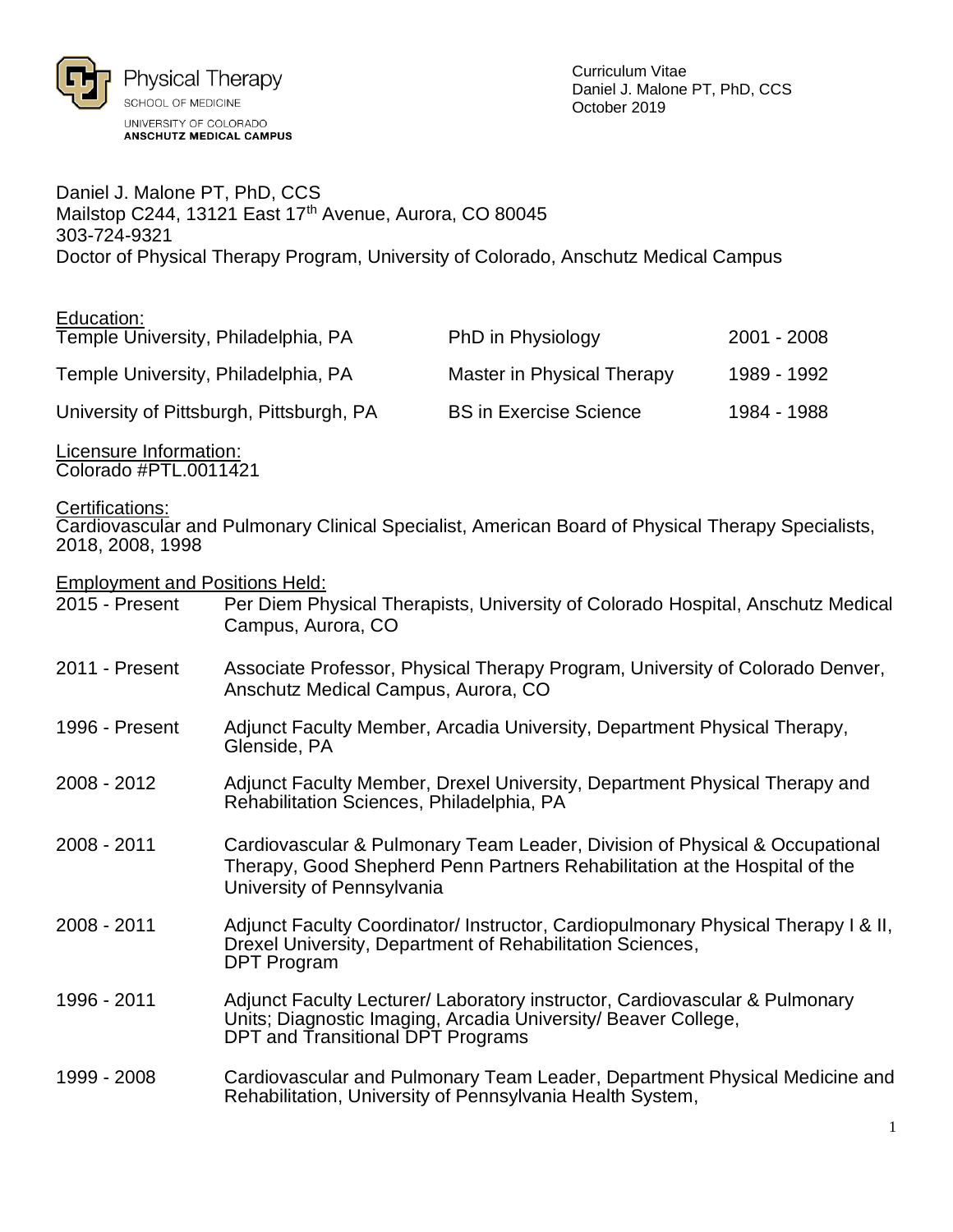|             | Hospital of the University of Pennsylvania and Presbyterian Medical Center                                                                                                                                                                                            |
|-------------|-----------------------------------------------------------------------------------------------------------------------------------------------------------------------------------------------------------------------------------------------------------------------|
| 2001 - 2002 | Adjunct Faculty, Coordinator/Instructor, Cardiopulmonary I, MCP Hahnemann,<br>Department of Rehabilitation Sciences, DPT Program                                                                                                                                      |
| 1999 - 2001 | Adjunct Faculty, Coordinator/Instructor, Cardiopulmonary Pathophysiology,<br>Neumann College, Division of Nursing and Health Sciences, Master of Science in<br><b>Physical Therapy Program</b>                                                                        |
| 1999 - 2001 | Adjunct Faculty Member, Neumann College, Aston, PA                                                                                                                                                                                                                    |
| 1997 - 2001 | Adjunct Faculty Member, Allegheny University of the Health Sciences,<br>Hahnemann University, Philadelphia, PA                                                                                                                                                        |
| 1996 - 1999 | Senior III Physical Therapist/ Lead Therapist, Department of Physical and<br>Occupational Therapy, Presbyterian Medical Center, University Of Pennsylvania<br><b>Health System</b>                                                                                    |
| 1998        | Adjunct Faculty, Lecturer, Exercise Physiology; Exercise Responses in Heart<br>Failure, Neumann College, Division of Nursing and Health Sciences Master of<br>Science in Physical Therapy Program                                                                     |
| 1996 - 1998 | Guest Lecturer, Acute Care Elective, Physical Therapy Intervention for the Heart<br>and Lung Transplant Populations. Allegheny University of the Health Sciences,<br>Master of Science in Physical Therapy Program                                                    |
| 1996        | Instructor, Cardiopulmonary and Vascular Unit, University of Medicine and<br>Dentistry of New Jersey, School of Health Related Professions<br>Developmental and Rehabilitative Sciences, Master of Physical Therapy<br>Program                                        |
| 1995 - 1998 | Adjunct Faculty Member, University of Medicine and Dentistry of New Jersey,<br>School of Heath Related Professions, Stratford, NJ                                                                                                                                     |
| 1995 - 1996 | Senior II Physical Therapist Presbyterian Medical Center, University Of<br>Pennsylvania Health System                                                                                                                                                                 |
| 1995 - 1996 | Adjunct Faculty, Coordinator/ Instructor Applied Physiology, Cardiopulmonary<br>Module, University of Medicine and Dentistry of New Jersey,<br>School of Health Related Professions, Developmental and Rehabilitative<br>Sciences, Master of Physical Therapy Program |
| 1994 - 1995 | Senior Physical Therapist, Lung Transplant Program Presbyterian Medical<br>Center. University Of Pennsylvania Health System                                                                                                                                           |
| 1992 - 1994 | Staff Physical Therapist, Acute Care Service, University of Pennsylvania Health<br>System, University of Pennsylvania Medical Center                                                                                                                                  |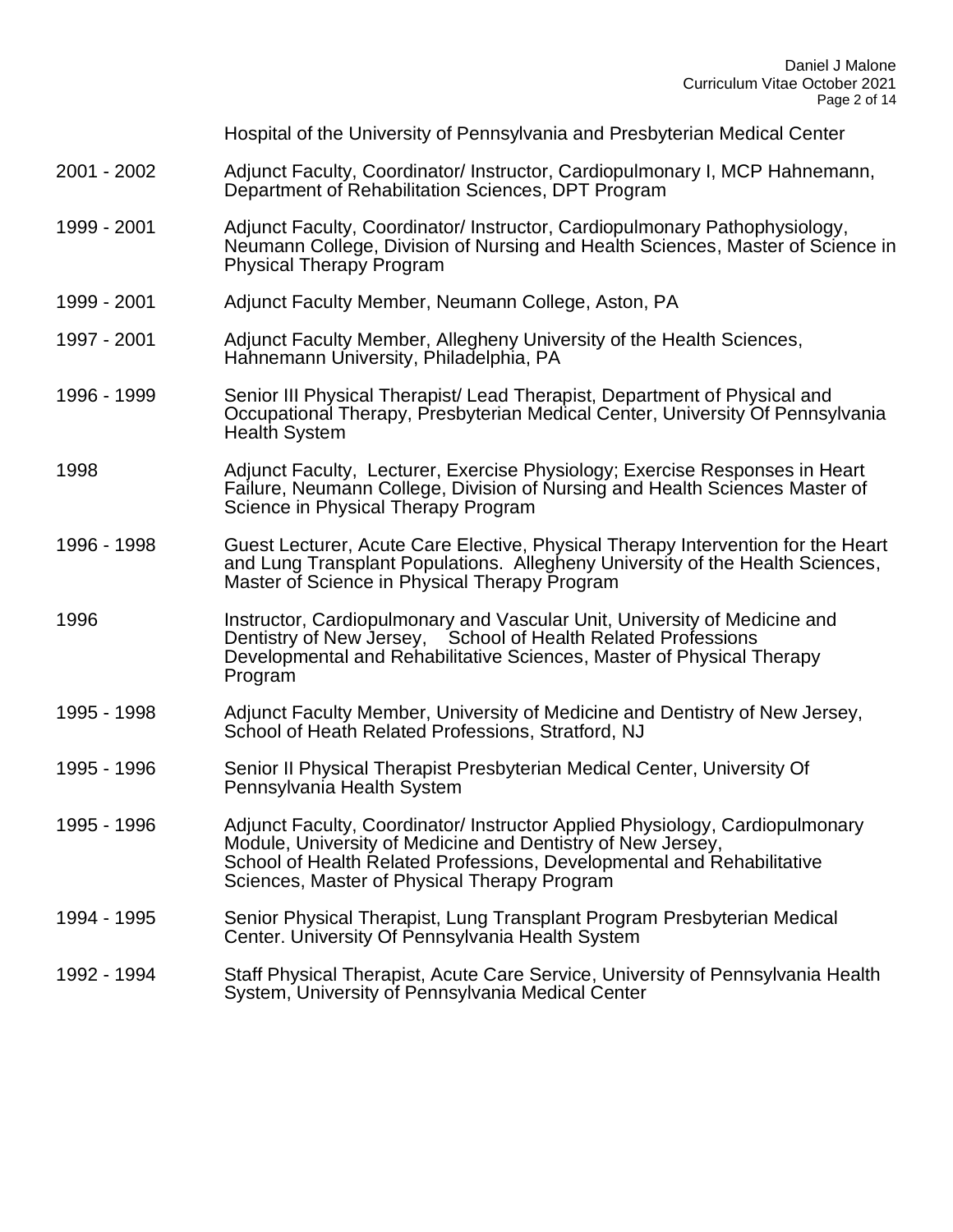# Scholarly Agenda

The overall goal of my scholarship is to advance education, clinical practice and research related to the physical therapist's management of patients with complex medical conditions ranging from the intensive care unit to post-acute setting to home.

### Peer Reviewed Publications:

- 1. Tevald MA, Clancy MJ, Butler K, Drollinger M, Adler J, Malone D. Activity Measure for Post-Acute Care "6-Clicks" for the Prediction of Short-term Clinical Outcomes in Individuals Hospitalized With COVID-19: A Retrospective Cohort Study [published online ahead of print, 2021 Sep 5]. Arch Phys Med Rehabil. 2021;S0003-9993(21)01415-5. doi:10.1016/j.apmr.2021.08.006
- 2. Gustavson AM, Malone DJ, Boxer RS, Forster JE, Stevens-Lapsley JE. Application of High-Intensity Functional Resistance Training in a Skilled Nursing Facility: An Implementation Study. Phys Ther. 2020 Sep 28;100(10):1746-1758. doi: 10.1093/ptj/pzaa126. PubMed PMID: 32750132; PubMed Central PMCID: PMC7530575.
- 3. Falvey, JR, Burke, RE, Ridgeway, KJ, Malone D, Forster, JE, & Stevens-Lapsley, JE. Involvement of acute care physical therapists in care transitions for older adults following acute hospitalization: A cross-sectional national survey. J Geriatr Phys Ther. . Jul/Sep 2019;42(3):E73-E80. doi: 10.1519/JPT.0000000000000187.
- 4. Neumeier A, Nordon-Craft A, Malone D, Schenkman M, Clark B, Moss M. Prolonged acute care and post-acute care admission and recovery of physical function in survivors of acute respiratory failure: a secondary analysis of a randomized controlled trial. Crit Care. 2017 Jul 21; 21(1):190. doi: 10.1186/s13054-017-1791-1.
- 5. Falvey JR, Burke RE, Malone D, Ridgeway KJ, McManus BM, Stevens-Lapsley JE. Role of Physical Therapists in Reducing Hospital Readmissions: Optimizing Outcomes for Older Adults During Care Transitions From Hospital to Community. Phys Ther. 2016 Aug; 96(8):1125-34. PMID: 26939601.
- 6. Kelmenson DA, Quan D, Nordon-Craft A, Malone D, Schenkman M, Moss M. Electrophysiological abnormalities can differentiate pre-hospital discharge functional status in critically ill patients with normal strength. Intensive Care Med. 2016 Sep; 42(9):1504-5.
- 7. Falvey JR, Burke RE, Malone D, Ridgeway KJ, McManus BM, Stevens-Lapsley JE. Role of Physical Therapists in Reducing Hospital Readmissions: Optimizing Outcomes for Older Adults During Care Transitions From Hospital to Community. Phys Ther. 2016 Aug; 96(8):1125-34.
- 8. Moss M, Nordon-Craft A, Malone D, Van Pelt D, Frankel SK, Warner ML, Kriekels W, McNulty M, Fairclough DL, Schenkman M. A Randomized Trial of an Intensive Physical Therapy Program for Acute Respiratory Failure Patients. Am J Respir Crit Care Med. 2016 May 15;193(10):1101-10.
- 9. Malone D, Ridgeway K, Moss P, Nordon-Craft A, Schenkman M, Moss M. Physical Therapists' Practice in the Intensive Care Unit: Results of a National Survey. *Phys Ther.* 2015 Oct; 95(10): 1335-44.
- 10. Sottile PD, Nordon-Craft A, Malone D, Schenkman M, Moss M. Patient and family perceptions of physical therapy in the medical intensive care unit. J Crit Care. 2015 Oct;30(5):891-5.
- 11.Sottile PD, Nordon-Craft A, Malone D, Luby D, Schenkman M, Moss M. Physical Therapy Management of Patients in the Neurological Intensive Care Unit: A Description of Practice. *Phys Ther. 2015 Jul; 95(7): 1006-14.*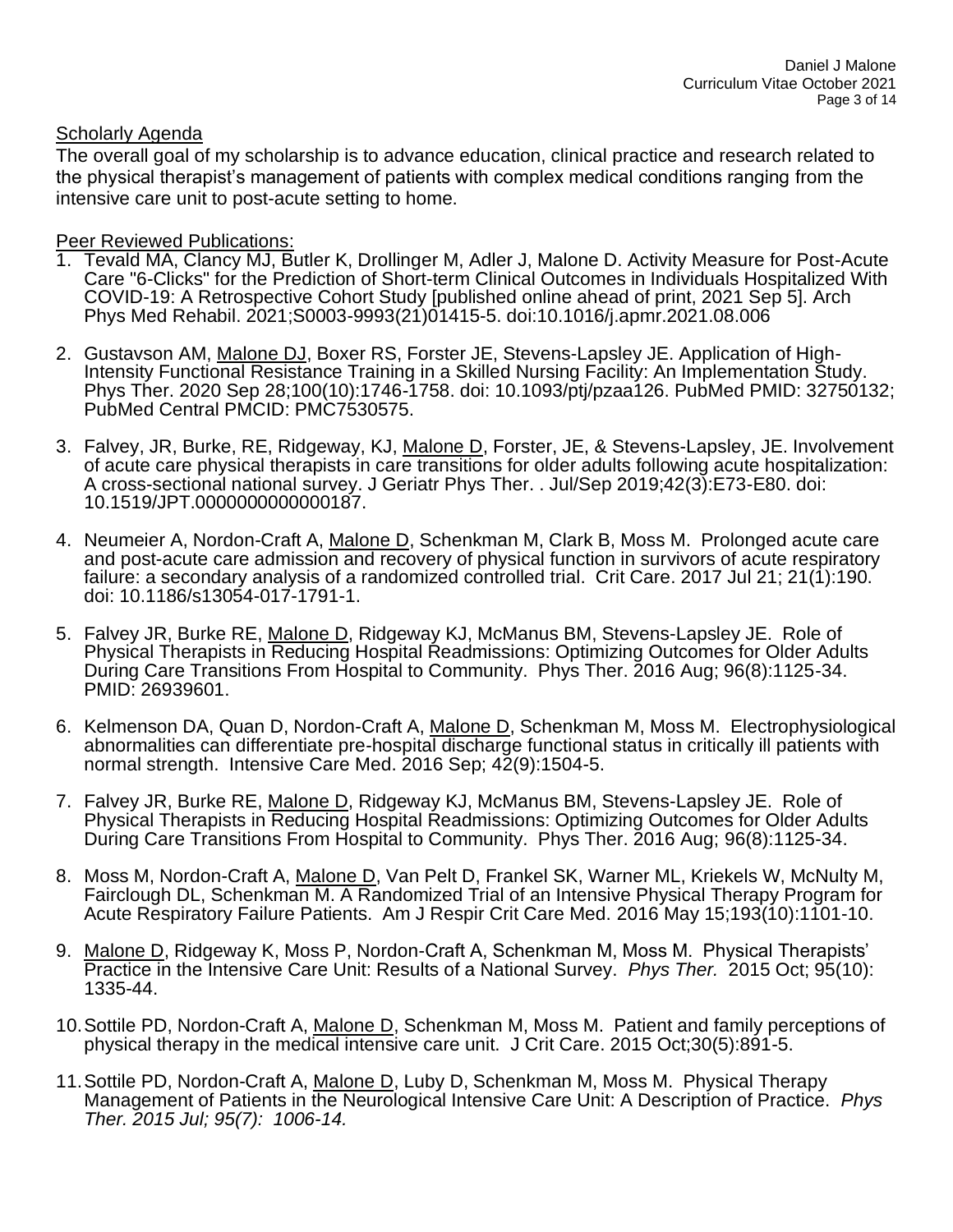- 12.Humphrey R, Malone D. Effectiveness of pre-operative physical therapy for elective cardiac surgery. LEAP- Linking Evidence and Practice. *Phys Ther. 2015 Feb; 95(2): 160-6.*
- 13.Denehy L, Nordon-Craft A, Edbrooke L, Malone D, Berney S, Schenkman M, Moss M. Outcome Measures Report Different Aspects of Patient Function Three Months Following Critical Care. *Intensive Care Medicine*. 2014 Dec; 40(12): 1862-9.
- 14.Nordon-Craft A, Schenkman M, Edbrooke L, Malone D, Moss M, Denehy L. The Physical Function Intensive Care Test: Implementation in Survivors of Critical Illness. *Phys Ther.* 2014 Oct; 94(10): 1499-507.
- 15.Adler J, Malone D. Early mobilization in the intensive care unit: A systematic review. *Cardiopulm Phys Ther J*. 2012 March; 23(1): 5–13.
- 16. Kazzaz JA, Strayer MS, Wu J, Malone DJ, Koo HC, Shaffer TH, Davis JM, Strayer DS, Wolfson MR. Perfluorochemical Liquid-Adenovirus Suspensions Enhance Gene Delivery to the Distal Lung. *Pulmonary Medicine.* Volume 2011 (2011), Article ID 918036.
- 17.Wolfson MR, Malone DJ, Wu J, Hoffman J, Rozenberg A, Shaffer TH, Barbut D. Intranasal perfluorochemical spray for preferential brain cooling in sheep. *Neurocrit Care.* 2008; 8(3):437-47.

### Peer Reviewed Scientific and Professional Presentations:

Posters & Platform Presentations

- 1. Butera KA, Gustavson AM, Forster JE, Malone D, Stevens-Lapsley JE. Predictors of change in older adults' physical function following a skilled nursing facility rehabilitation stay. Oral Presentation. 2022 American Physical Therapy Association Combined Sections Meeting. San Antonio, TX. [Accepted]
- 2. Clancy MJ, Tevald M, Butler K, Drollinger M, Adler J, Malone D. Functional Outcomes following COVID-19. AOTA INSPIRE 2022. San Antonio, TX. [Accepted; Poster/ Research Panel]
- 3. Clancy MJ, Tevald M, Butler K, Drollinger M, Adler J, Malone D. AMPAC "6-Clicks" predicts discharge destination for patients hospitalized with COVID-19. ACRM 98th Annual Conference. (Platform). Dallas, TX.
- 4. Medina R, Kehoe K, Crow M, Post M, Quirk J, Malone D. Relationship between Self-Reported and Performance-Based Measures of Functional Capacity in Lung Transplant Candidates. American Physical Therapy Association Combined Sections Meeting (poster). February 2020. Denver, CO.
- 5. Gustavson A, Malone D, Moriarty D, Shelton S, Ruse R, Stevens-Lapsley J. Pragmatic Trial Implementing High-Intensity Rehabilitation in Skilled Nursing Facilities. American Physical Therapy Association Combined Sections Meeting (platform). February 2020. Denver, CO.
- 6. Gustavson AM, Malone D, Boxer R, Ruse R, Saboorisadeh M, Stevens-Lapsley J. Interpreting the Impact of Physical Function in Skilled Nursing Facility Residents: Are We Setting Patients Up for Failure. The Society for Post-Acute and Long-Term Care Medicine (formerly AMDA). Grapevine TX. 2018
- 7. Gustavson AM, Baym C, Maurer D, Stoper S, Ruse R, Malone D, Stevens-Lapsley J. Using Data to Characterize a Skilled Nursing Facility Population. American Physical Therapy Association Combined Sections Meeting. New Orleans, LA. 2018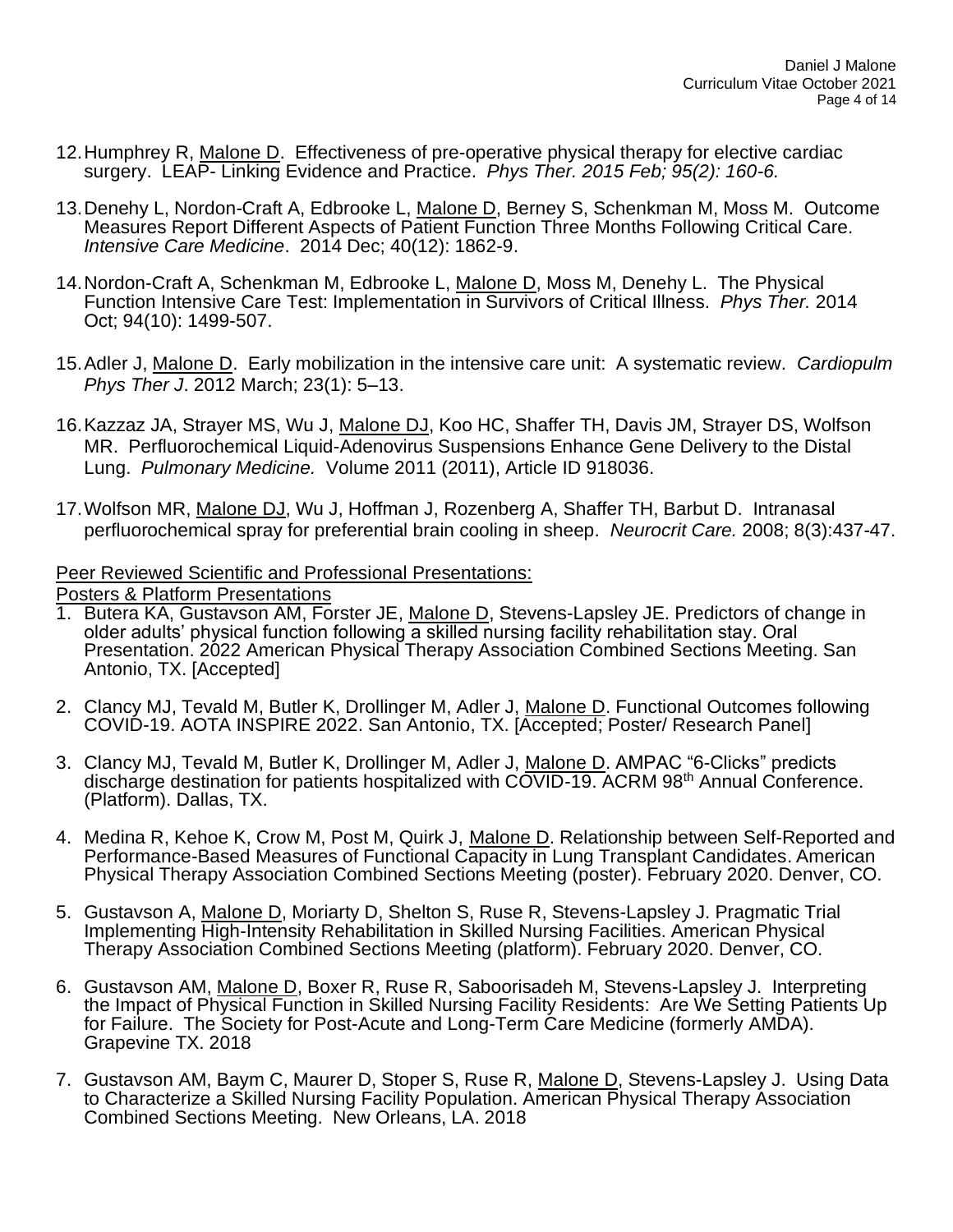- 8. Gustavson AM, Falvey JR, King D, Smith R, Maurer D, Baym C, Malone D, Stevens- Stevens-Lapsley J. A Quality Improvement Initiative to Improve Function for Patients in a Skilled Nursing Facility. American Physical Therapy Association Combined Sections Meeting. San Antonio, TX. 2017
- 9. Malone D, Ridgeway K, Nordon-Craft A, Moss P, Schenkman M, Moss M. Staffing Patterns, Training Methods, and Barriers to Providing Physical Therapy in the ICU: Results of a National Survey. The International Conference of the American Thoracic Society. San Diego, CA. 2014 (poster)
- 10.Malone D, Ridgeway K, Nordon-Craft A, Moss P, Schenkman M, Moss M. Physical Therapists Perceptions of Rehabilitation Practices in the Intensive Care Unit: Results of a National Survey. The International Conference of the American Thoracic Society. San Diego, CA. 2014 (poster discussion)
- 11.Sottile PD, Nordon-Craft A, Malone D, Luby D, Schenkman M, Moss M. Physical Therapy Practices in Critically Ill Hemorrhagic and Traumatic Neurology Patients; The International Conference of the American Thoracic Society. San Diego, CA. 2014 (poster discussion)
- 12.Malone D, Nordon-Craft A, Moss M, Edbrooke L, Schenkman M, Berney S, Denehy L. Physical Function In Intensive Care Test: Validation In A United States Critical Illness Population. The International Conference of the American Thoracic Society. Philadelphia, PA 2013 (poster discussion)
- 13. Denehy L. Edbrooke L. Nordon-Craft A, Berney S, Malone D, Schenkman M, Moss M. An investigation of physical performance based tests and patient self-report physical function in survivors of ICU. The International Conference of the American Thoracic Society. Philadelphia, PA. Philadelphia, PA. 2013 (poster discussion)
- 14. Adler J, Dekerlegand J, Malone D, Tsypenyuk, B, and Reese S. The Acute Care Internship: a New Model of Mentorship Bridging Clinical Education and Employment. Combined Sections Meeting. American Physical Therapy Association. Nashville, TN. 2008. (platform)
- 15. Kazzaz JA, Malone DJ, Wu J, Shaffer TH, Wolfson MR. Perfluorochemical (PFC) liquid therapy induces Interleukin-6 and moderates hyperoxia-induced lethality in mice. Am J Respir Crit Care Med. A470, 2008 (poster)
- 16. Malone DJ, Wu J, Barbe MF, Shaffer TH, Wolfson MR. Perfluorochemical (PFC) liquids decrease diaphragm stress in hyperoxic lung injury. Pediatric Academic Society Meeting: 4330.12, 2008. (poster symposium/ platform)
- 17. Wolfson MR, Malone DJ, Wu J, Gregory TJ, Mazela J, Shaffer TH. Aerosurf™ delivery during CPAP improves lung mechanics and reduces inflammation in spontaneously breathing preterm lambs. Pediatric Academic Society Meeting: 3763.19, 2008
- 18. Wolfson MR, Wu J, Malone DJ, Gregory TJ, Mazela J, Shaffer TH. Surfaxin<sup>®</sup> attenuates inflammation and preserves lung structural integrity versus animal-derived surfactants in an RDS model. Pediatric Academic Society Meeting: 3764.1, 2008. (poster symposium)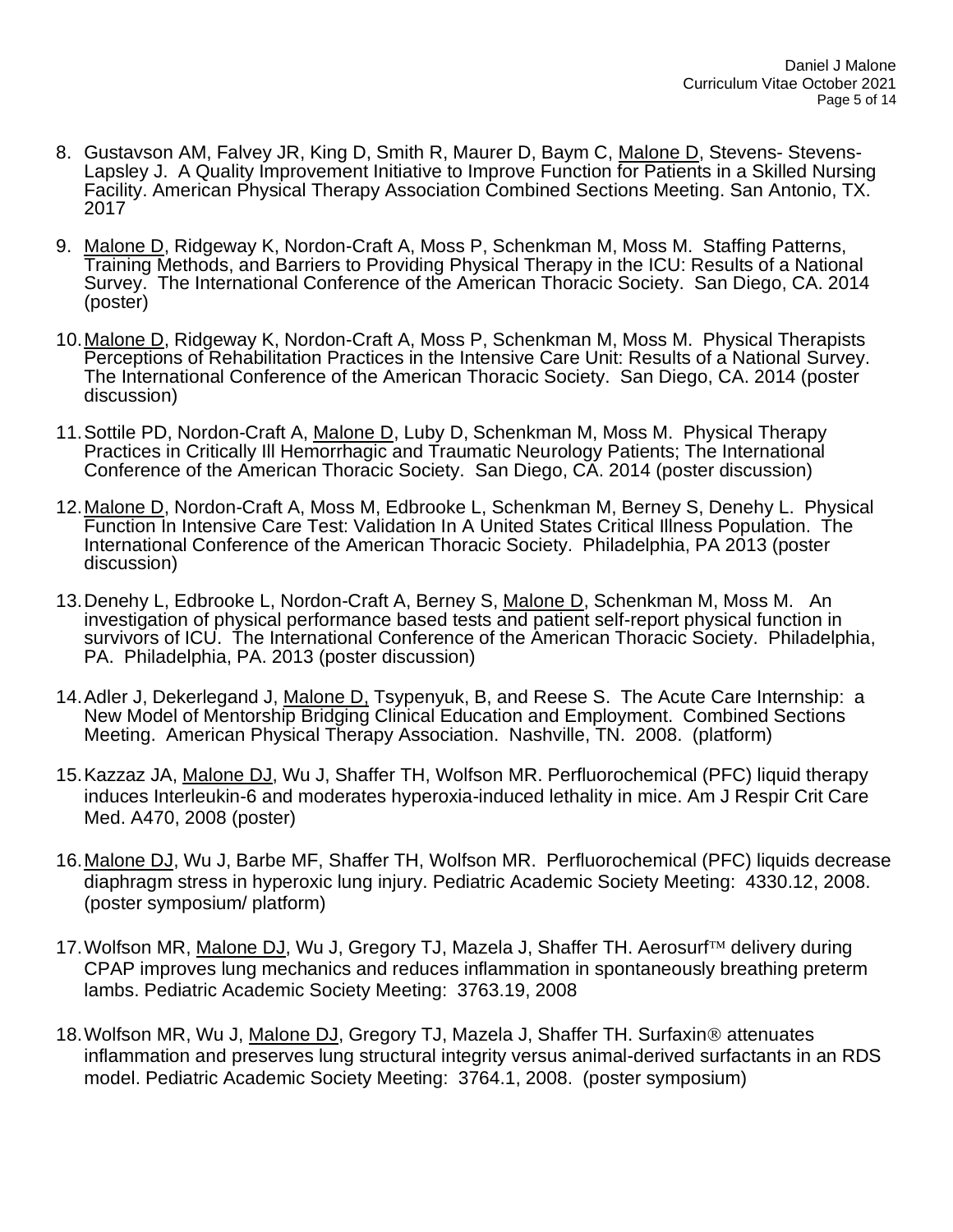- 19.Malone DJ, Wu J, Joseph A, Shaffer TH, Davis JM, Kazzaz JA, Wolfson MR. Effect of Perfluorchemical (PFC) Liquids and Superoxide Dismutase (SOD) on Protein Oxidation and Mechanics in the Hyperoxic Lung. Pediatric Academic Society Meeting 2007: 641.11, 2007. (poster symposium)
- 20. Wolfson MR, Malone DJ, Wu J, Gregory TJ, Mazela J, Shaffer TH. Aerosurf™ delivery during CPAP improves lung mechanics and reduces inflammation in spontaneously breathing preterm lambs. Hot Topics in Neonatalogy; Washington DC. Dec 2007.
- 21.Malone DJ, Wu J, Koo H-C, Joseph A, Davis JM, Shaffer TH, Kazzaz JA, Wolfson MR. rhSOD lung protection against chronic hyperoxia is enhanced by Perfluorochemical (PFC) delivery. Pediatric Academic Society Meeting, 2006: 4841.159, 2006. (poster / platform)
- 22.Wolfson MR, Malone DJ, Strayer MS, Wu J, Koo H-C, Shaffer TH, Davis JM, Kazzaz JA. Spatial and temporal distribution of transgene expression using novel perfluorochemical/ adenovirus suspensions. Pediatric Academic Society Meeting: 4831.94, 2006. (poster)
- 23.Wolfson MR, Malone DJ, Wu J, Hoffman J, Rozenberg A, Shaffer TH, Barbut D. Perfluorochemical (PFC) nasopharyngeal (NP) cooling induces selective brain hypothermia. Pediatric Academic Society Meeting: 4350.9, 2006. (poster symposium)
- 24.Kazzaz J.A, Malone DJ, Strayer M.S, Wu J., Koo H.C., Shaffer T.H., Davis J.M., Wolfson M.R.: Spatial and Temporal Distribution of Transgene Expression Using Novel Perfluorochemicals/Adenovirus Suspensions, Am J Respir Crit Care Med. Volume 173: A25, 2006. (platform)
- 25.Wolfson MR, Malone DJ, Wu J, Hoffman J, Rozenberg A, Shaffer TH, and Barbut D. A Novel Approach for Inducing Selective Brain Hypothermia. Hot Topics – University of Vermont, Washington DC, Dec 2006. (Invited poster)
- 26.Malone DJ, Zhu G, Li Y, Kazzaz JA, Davis JM,. Shaffer TH Wolfson MR. Perfluorochemical (PFC) Liquids Limit Murine Hyperoxic (HO) Lung Injury. The Faseb Journal. 2005 (poster)
- 27.Zhu G, Malone DJ, Li Y, Kazzaz JA, Davis JM, Shaffer TH,. Wolfson MR. Perfluorochemical (PFC) Liquid Prophylaxis Attenuates Hyperoxia-Induced Morbidity and Mortality in Mice. Am J Resp Crit Care Med 2:A150, 2005 (poster)
- 28. Malone DJ, Webster S. Quality of Life in Adults with Cystic Fibrosis. 14<sup>th</sup> Annual North American Cystic Fibrosis Conference. Baltimore, MD. 2000. (poster)
- 29.Malone DJ, Webster S. Quality of Life in Cystic Fibrosis. Combined Sections Meeting, American Physical Therapy Association. New Orleans, LA. 1999. (platform)
- 30. Bishop-Lindsay KL, Malone DJ, Brenneman S. Case Report of Cardiac Rehabilitation Improving Oxygen Consumption in Two Individuals Awaiting Heart Transplantation. Combined Sections Meeting, American Physical Therapy Association. Boston, MA. 1998. (poster)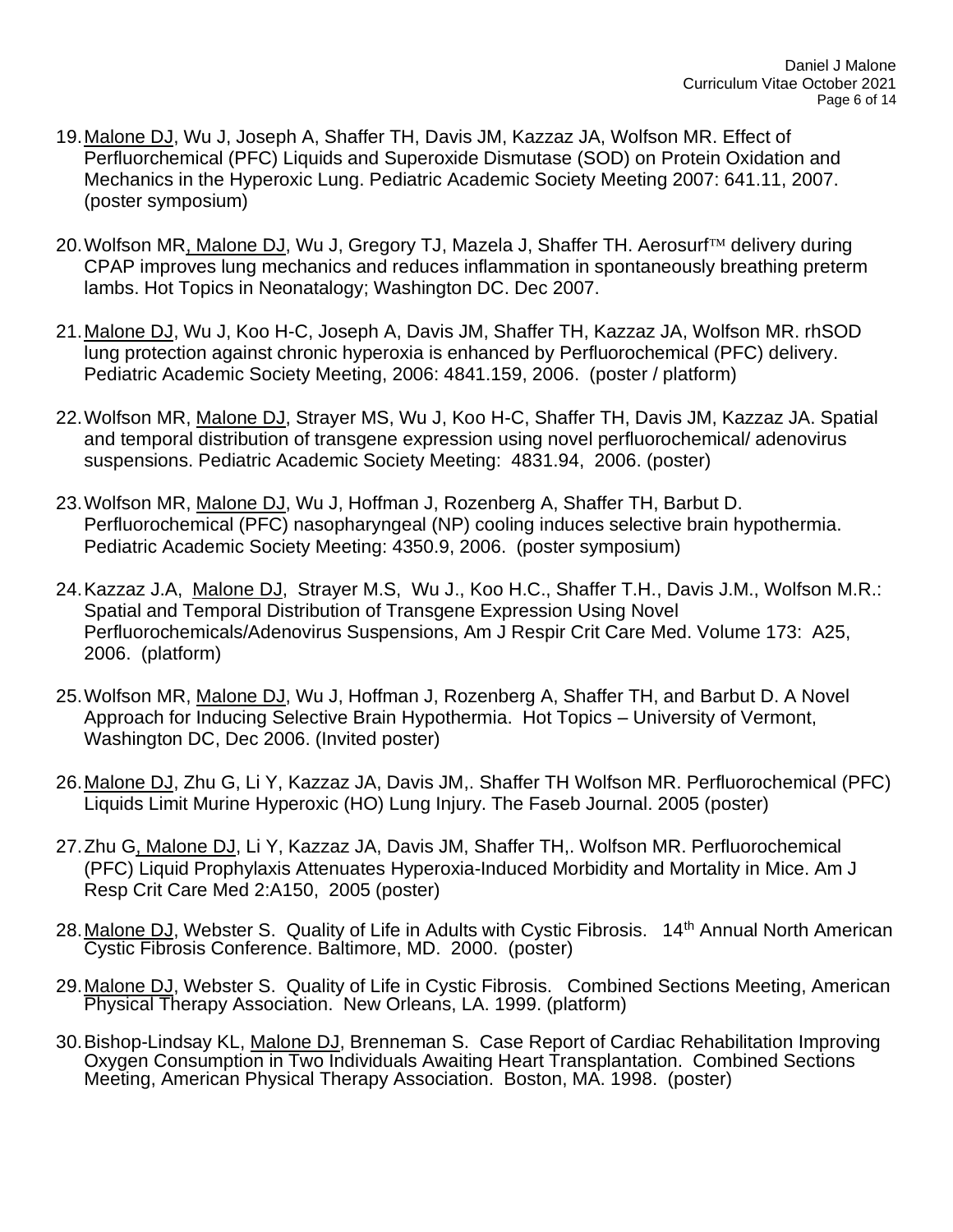- 31.Bishop-Lindsay KL, Malone DJ, Brenneman S. Development of a Critical Pathway Utilizing Trends in Clinical Outcomes at an Adult Cystic Fibrosis Center. Combined Sections Meeting, American Physical Therapy Association. Boston, MA. 1998. (poster)
- 32.Torkish J, Malone DJ, Bishop-Lindsay KL, Brenneman S. Outcomes After Pulmonary Rehabilitation in Lung Transplantation. Combined Sections Meeting, American Physical Therapy Association. Boston, MA. 1998. (poster)
- 33.Malone DJ. Acute Myopathy Syndrome Following Lung Transplantation A Continuum of Care and Functional Outcomes. Malone D, Combined Sections Meeting. American Physical Therapy Association. Dallas, TX. 1997. (poster)

Non-Peer Reviewed Publications:

- 1. Malone, D and Tucker CA. Commentary on Supramaximal Verification of Peak Oxygen Uptake in Adolescents with Cystic Fibrosis. Pediatric Physical Therapy. 23(1):1, Spring 2011.
- 2. Invited Editorial: The New Demands of Acute Care: Are We Ready? Physical Therapy. October 2010; 90: 1370 -1372.

Books and Book Chapters:

- 1. Editor/ Contributor: Physical Therapy in Acute Care: A Clinicians Guide. 2nd Edition. Slack, Inc. Thorofare, NJ. 2020.
- 2. Malone D. Introduction to Physical Therapist Management of the Acute Care Patient. In Malone D, Bishop Lindsay KL, Eds. Physical Therapy in Acute Care: A Clinicians Guide. 2<sup>nd</sup> Edition. Slack. Inc. Thorofare, NJ. 2020.
- 3. Malone D. Packel L. Clinical Laboratory Values and Diagnostic Testing. In Malone D, Bishop Lindsay KL, Eds. Physical Therapy in Acute Care: A Clinicians Guide. 2<sup>nd</sup> Edition. Slack, Inc. Thorofare, NJ. 2020.
- 4. Malone D. Physiologic Monitors and Patient Support Equipment. In Malone D. Bishop Lindsav KL. Eds. A Clinicians Guide. 2nd Edition. Slack, Inc. Thorofare, NJ. 2020.
- 5. Malone D. Bed rest, Deconditioning & Hospital Acquired Neuromuscular Disorders. In Malone D, Bishop Lindsay KL, Eds. A Clinicians Guide. 2<sup>nd</sup> Edition. Slack, Inc. Thorofare, NJ. 2020.
- 6. Malone D. Cardiovascular Diseases and Disorders. In Malone D, Bishop Lindsay KL, Eds. A Clinicians Guide. 2nd Edition. Slack, Inc. Thorofare, NJ. 2020.
- 7. Bishop Lindsay KL, Malone D. Pulmonary Diseases and Disorders. In Malone D, Bishop Lindsay KL, Eds. A Clinicians Guide. 2nd Edition. Slack, Inc. Thorofare, NJ. 2020.
- 8. Ehlers C, Malone D. Endocrine Diseases and Disorders. In Malone D, Bishop Lindsay KL, Eds. A Clinicians Guide. 2<sup>nd</sup> Edition. Slack, Inc. Thorofare, NJ. 2020.
- 9. Fichandler D, Malone D. Gastrointestinal Diseases and Disorders. In Malone D, Bishop Lindsay KL, Eds. Physical Therapy in Acute Care: A Clinicians Guide. 1st Edition. Slack, Inc. Thorofare, NJ. 2006
- 10. Fichandler D, Malone D. Genitourinary Diseases and Disorders. In Malone D, Bishop Lindsay KL, Eds. A Clinicians Guide. 2nd Edition. Slack, Inc. Thorofare, NJ. 2020.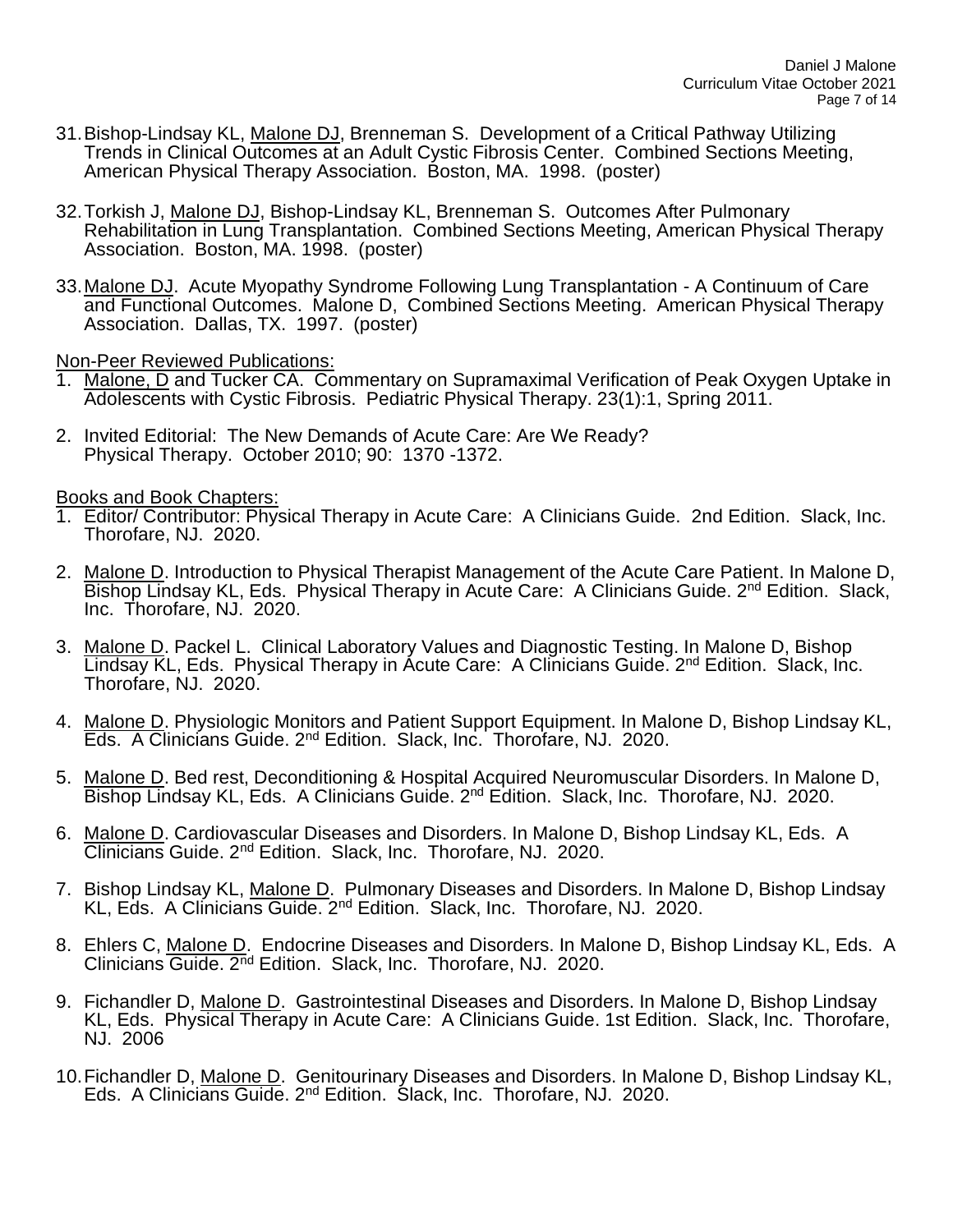- 11.Malone D, Bishop-Lindsay KL. Transplantation. In Malone D, Bishop Lindsay KL, Eds. A Clinicians Guide. 2nd Edition. Slack, Inc. Thorofare, NJ. 2020.
- 12. Malone DJ, Chapter 1. The Physiology of Activity and Exercise. In Clinical Exercise Pathophysiology for Physical Therapy. Slack, Inc. Thorofare, NJ. 2014.
- 13.Malone DJ and Irwin S. Chapter 6. Examination, Diagnosis, Exercise Intervention and Outcome for Individuals with Cardiovascular Pump Dysfunction.In Clinical Exercise Pathophysiology for Physical Therapy. Slack, Inc. Thorofare, NJ. 2014.
- 14.Malone D and Segal M. Chapter 21. Rehabilitation in the ICU. In Lanken PN, Hanson CW and Manaker S (Eds). The Intensive Care Unit Manual. WB Saunders. Philadelphia, PA. 2013.
- 15.Malone D and Adler J. Chapter 14. The Patient with Respiratory Failure- Preferred Practice Pattern 6F. In Irwin S, Tecklin JS. Cardiopulmonary Physical Therapy: A Guide to Practice. Mosby, Inc. Philadelphia, PA. 2004

## Funded/In Review Grant Activity:

Stevens-Lapsley JE (PI). Shifting Rehabilitation Paradigms in Skilled Nursing Facilities. VA RR&D I21 RX00219; 10/1/16-9/30/18: The major goal of this project is to evaluate whether an interdisciplinary rehabilitation program that integrates principles of physiologic tissue overload in skill nursing facilities is more effective than the standard of care. Equated to 15% FTE

Moss M (PI), Schenkman M, Quan D, Nordon-Craft A. The diagnosis and treatment of critical illness polyneuromyopathy in patients with acute respiratory failure. Submitted to National Institute Nursing Research. R01 NR011051 Funded (\$2.279 million direct over five years). Project start 6/1/09; Project end 8/31/14. Role: co-Investigator- Ensure fidelity of the physical therapist intervention, oversight of physical therapy intervention, outcomes testing and database management. Equated to 25% FTE

| Membership in Scientific/Professional Organizations:                       | Dates                   |  |
|----------------------------------------------------------------------------|-------------------------|--|
| American Physical Therapy Association (APTA)                               | 1989-present            |  |
| Pennsylvania Physical Therapy Association                                  | 1989-2011               |  |
| <b>Colorado Physical Therapy Association</b>                               | 2011-present            |  |
| Cardiovascular & Pulmonary (CVP) Section, APTA                             | 1993-present            |  |
| • Elected member of Nominating Committee of CVP Section                    | 1998-2000               |  |
| • Standard Setting Committee, Cardiovascular &                             | 1999, 2000, 2008        |  |
| Pulmonary Physical Therapy. American Board of Physical Therapy Specialties |                         |  |
| • Specialization Academy of Content Experts, Cardiovascular &              | 1999-2001               |  |
| Pulmonary, American Board of Physical Therapy Specialties                  |                         |  |
| Appointed Program Chair of CVP Section<br>$\bullet$                        | 2000-2011               |  |
| Elected President of CVP Section (re-elected)<br>$\bullet$                 | 2012-present (2015)     |  |
| Geriatric Section, APTA.                                                   | 1998-2000               |  |
|                                                                            |                         |  |
| <b>Acute Care Section, APTA</b>                                            | 2006-present            |  |
| American Thoracic Society (ATS).                                           | 2004-2008; 2014-present |  |
| <b>Education Section, APTA</b>                                             | 2018-present            |  |
| American Association of Cardiovascular & Pulmonary                         | $1995 - 2000$           |  |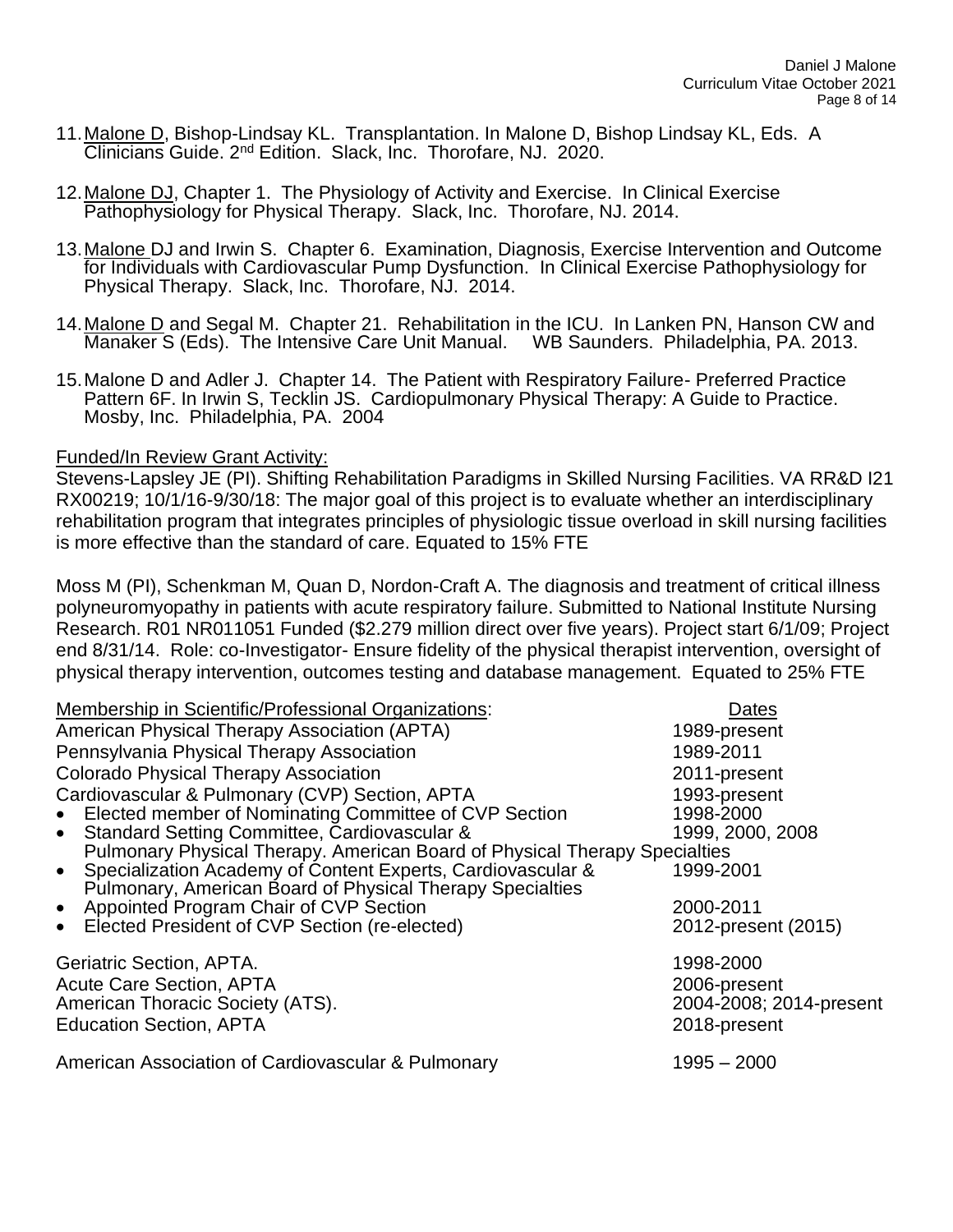| <b>Community Service:</b><br>9 News Health Fair<br>Speaker, Colorado Lung Health Connection, Moving Mountains<br>Speaker, UCH Pulmonary Rehab Support Group<br>Panelist, Colorado Rural Health Scholars Program<br>American Heart Association Start! Philadelphia Heart Walk<br>Team GSPP. Philadelphia, PA | Dates<br>2018-present<br>2017<br>2016<br>2015-2018<br>2009 |
|-------------------------------------------------------------------------------------------------------------------------------------------------------------------------------------------------------------------------------------------------------------------------------------------------------------|------------------------------------------------------------|
| Services to the University/College/School on Committees/Councils/Commissions:<br>University of Colorado School of Medicine<br>Department of Physical Medicine & Rehabilitation                                                                                                                              |                                                            |
| Member: Faculty Senate                                                                                                                                                                                                                                                                                      | 2012-2014                                                  |
| <b>Physical Therapy Program:</b>                                                                                                                                                                                                                                                                            |                                                            |
| <b>CAPTE Accreditation Planning Task Force</b>                                                                                                                                                                                                                                                              | 2017-present                                               |
| <b>Basic Physical Therapy Examination Task Force</b>                                                                                                                                                                                                                                                        | 2016-present                                               |
| <b>Exercise Prescription Task Force</b>                                                                                                                                                                                                                                                                     | 2013-present                                               |
| <b>Chair: Curriculum Committee</b>                                                                                                                                                                                                                                                                          | 2014-present                                               |
| <b>Chair: Absence Committee</b>                                                                                                                                                                                                                                                                             | 2013-present                                               |
| Member: Curriculum Committee                                                                                                                                                                                                                                                                                | 2011-present                                               |
| Honors and Awards:                                                                                                                                                                                                                                                                                          |                                                            |
| Merit Award, Cardiovascular and Pulmonary Section of APTA                                                                                                                                                                                                                                                   | 2010                                                       |
| Tomplo University Department of Physiology Followship                                                                                                                                                                                                                                                       | ה∩מ                                                        |

| Temple University, Department of Physiology Fellowship | 2005 |
|--------------------------------------------------------|------|
| Temple University, University Fellowship               | 2004 |
| Temple University, University Fellowship               | 2003 |

Continuing Education Workshops Conducted/Organized

- 1. Challenge Accepted! Who, Why and How to Apply High-Intensity Exercise to Post-Acute Rehabilitation. CSM 2022. San Antonio, TX (accepted)
- 2. Walking the Journey with Long COVID Survivors. CO APTA Annual Meeting. Denver, CO. 2021
- 3. Gustavson AM, Stevens-Lapsley JE, Seidler K, Malone D, Ochoa S, and Bjorhus T. Getting old is not for the weak (educational session). American Physical Therapy Association Combined Section Meetings 2021 and Minnesota Chapter Conference 2021. Virtual
- 4. Management of the Complex Acute Care Patient from ICU to Home. Education Resources, Inc. Virtual Continuing Education 2 Day Course. 2020 (x 4); 2021 (x 2).
- 5. ICU Rehabilitation: The Art and Science of Why, What and How. Combined Sections Meeting of the APTA. San Antonio, TX. 2017
- 6. Management of the Complex Acute Care Patient from ICU to Home. Education Resources, Inc. Englewood, NJ; Kansas City, MO; Conroe, TX; Spokane, WA. 2017
- 7. Rehabilitation Management of Patients with Cardiovascular & Pulmonary Disorders: A Focus on Acute Care. Aurora, CO. 2016
- 8. Management of the Complex Acute Care Patient from ICU to Home. Education Resources, Inc. Staten Island, NY; Burlington, WI; Indianapolis IN. 2016
- 9. Managing Critically Ill Patients: Are Other Clinicians Recognizing the Difference Between Early Mobility and Early Rehabilitation? Combined Sections Meeting of the APTA. Indianapolis, IN. 2015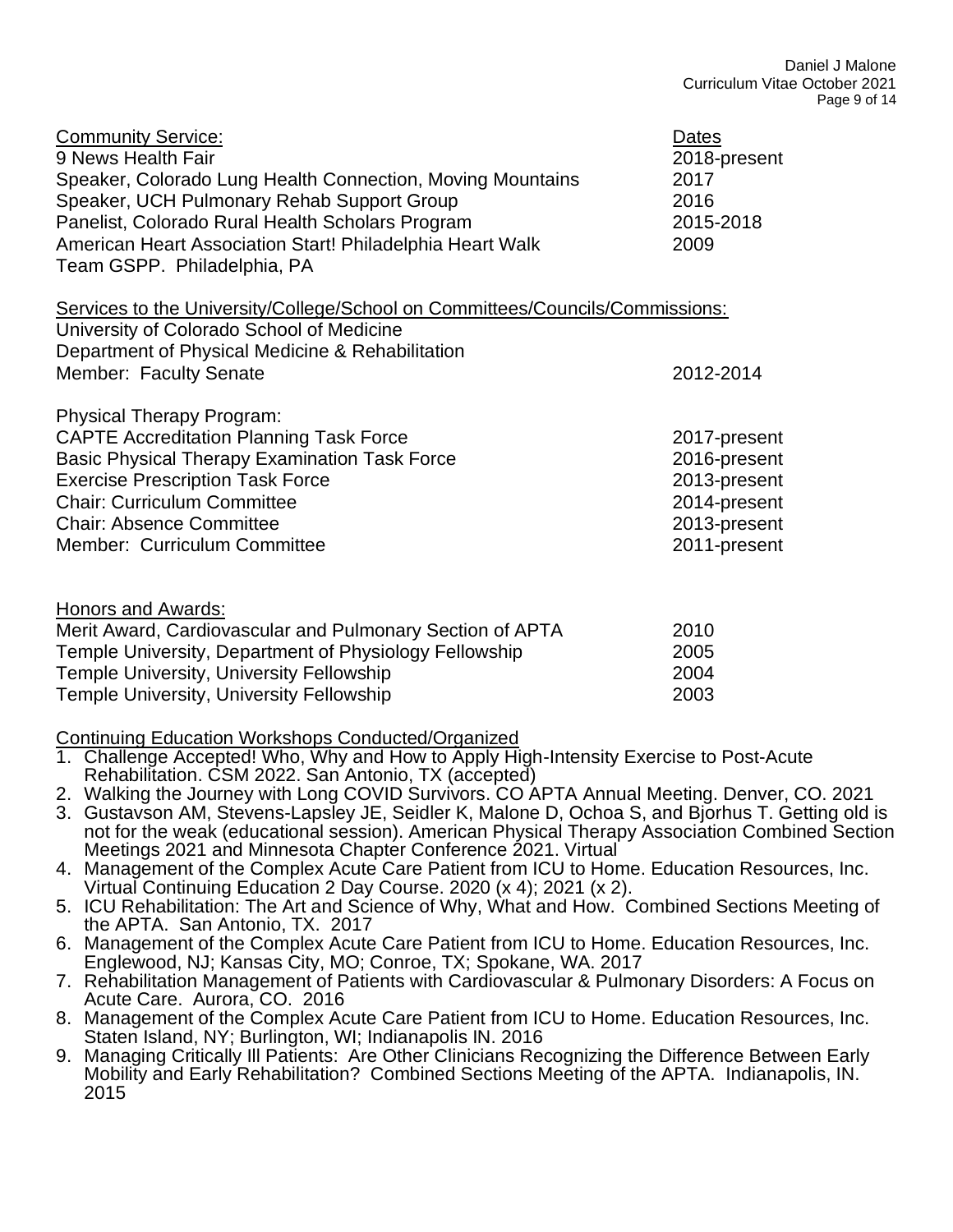- 10.Role of Simulation in Ensuring Acute Care Physical Therapist Competence. Combined Sections Meeting of the APTA. Indianapolis, IN. 2015
- 11.Management of the Complex Acute Care Patient. Education Resources, Inc. West Columbia, SC; Springfield, IL; Memphis TN; Santa Rosa, CA. 2015
- 12.Acute Care Update: Optimizing Rehabilitation in the ICU. University of Colorado Denver Update Course. Aurora, CO. 2014
- 13.Managing Critically Ill Patients: Exploring Challenges and Solutions. Combined Sections Meeting of the APTA. Las Vegas, NV. 2014
- 14.Management of the Complex Acute Care Patient. Education Resources, Inc. Jacksonville FL; Detroit MI; Poughkeepsie NY; Springfield, MO. 2013
- 15.Acute Care Controversies: To Mobilize or Not to Mobilize? Now That is a Complex Question. Colorado Chapter of APTA Spring Conference. Arvada, CO. 2013
- 16.Clinical Reasoning for the Patient with Complex Cardiovascular and Pulmonary Dysfunction. Preconference Course. Combined Sections Meeting of the APTA. San Diego, CA. 2013
- 17.Chest Pain: Is it Angina or Agida. Colorado Acute Care & Rehabilitation Special Interest Group (CARe SIG). Colorado Chapter of APTA. Aurora, CO. 2012
- 18.Management of the Complex Acute Care Patient. Education Resources, Inc. Doylestown, PA; Loveland, CO; Fairfax, VA; Tulsa OK; Springfield, MO. 2011
- 19.Management of the Complex Acute Care Patient. Education Resources, Inc. Jacksonville FL; Fort Collins, CO; Atlanta GA; Staten Island, NY.2010
- 20.What's So Vital About Vital Signs. National Student Conclave, APTA. Cherry Hill, NJ. 2010
- 21.Heart Failure: The Essentials for the Busy Rehabilitation Clinician. Bayada Nursing, Home Care Services – Occupational and Physical Therapy. Cherry Hill, NJ. 2010
- 22.Cardiopulmonary Update. Oxygen Transport and Delivery. Lancaster General College. Division of Corporate Education. Lancaster, PA. 2010
- 23.Providing Acute Level Care in All Practice Settings. Education Resources, Inc. Alexandria VA; Tulsa, OK; Atlanta GA; Springfield MO.2009
- 24.Cardiovascular & Pulmonary Boot Camp: The Essentials for the Busy Clinician. Pennsylvania Physical Therapy Association Annual Conference. Seven Springs Resort. Champion, PA. 2009
- 25.Heart Failure and Home Care Rehabilitation. Bayada Nursing, Home Care Services Occupational and Physical Therapy. Wilmington, DE. 2002
- 26. Physical Therapy and Medical Complications in Advanced Cystic Fibrosis. 15<sup>th</sup> Annual North American Cystic Fibrosis Conference. Orlando. FLA.2001
- 27.Angina versus Agida: Chest Pain Recognition for Physical Therapists. Pennsylvania Physical Therapy Association. SED Meeting. 2002
- 28.Caring for the Transplant Patient: From Referral Through Surgery & Beyond: Rehabilitation Perspective 16<sup>th</sup> Annual North American Cystic Fibrosis Conference. New Orleans. LA. 2002
- 29.Pulmonary Hypertension and Rehabilitation: Practical Considerations. American Association of Cardiovascular and Pulmonary Rehabilitation. Dallas, TX. 1997
- 30.Exercise Applications for Improving Ventilation, Chest Mobilization and Secretion Mobilization. University Of Pennsylvania Health System. Philadelphia, PA. 1997

Continuing Education Attended:

2019 Combined Sections Meeting, American Physical Therapy Association, Washington DC.

- 2018 Combined Sections Meeting, American Physical Therapy Association, New Orleans, LA.
- 2017 Combined Sections Meeting, American Physical Therapy Association, San Antonio, TX.
- 2016 Combined Sections Meeting, American Physical Therapy Association, Anaheim, CA.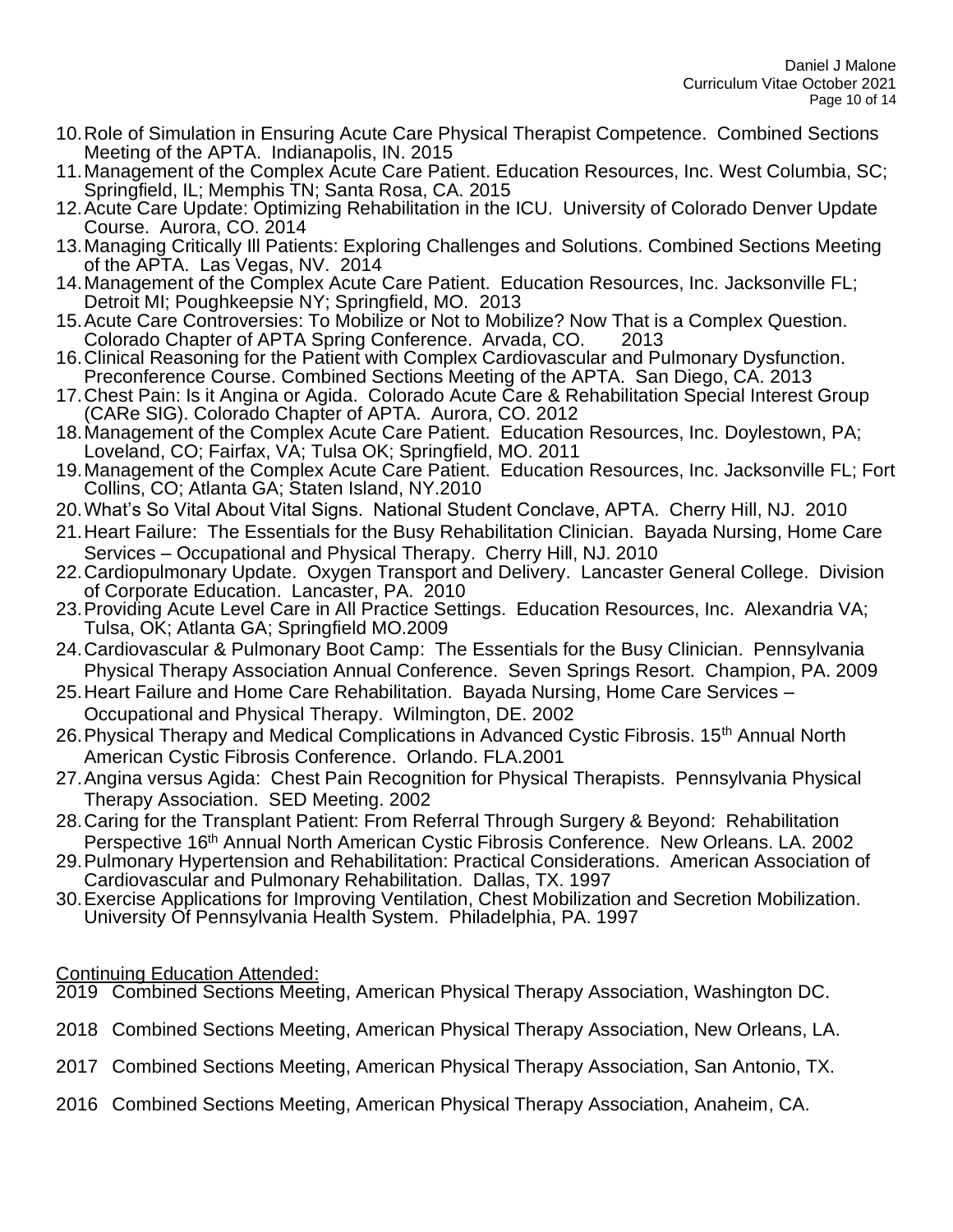- 2015 Combined Sections Meeting, American Physical Therapy Association, Indianapolis, IN
- 2015 The International Conference of the American Thoracic Society, Denver, CO.
- 2015 8<sup>th</sup> Annual ICU PM&R Meeting, Denver, CO.
- 2014 Combined Sections Meeting, American Physical Therapy Association, Las Vegas, NV
- 2014 The International Conference of the American Thoracic Society, San Diego, CA.
- 2014 7<sup>th</sup> Annual ICU PM&R Meeting, San Diego, CA.
- 2013 6<sup>th</sup> Annual ICU PM&R Meeting Philadelphia, PA
- 2013 The International Conference of the American Thoracic Society. Philadelphia, PA, 2013
- 2013 Combined Sections Meeting, American Physical Therapy Association, San Diego, CA
- 2012 Combined Sections Meeting, American Physical Therapy Association Chicago, IL
- 2011 Combined Sections Meeting, American Physical Therapy Association, New Orleans, LA
- 2010 Combined Sections Meeting, American Physical Therapy Association, San Diego, CA
- 2009 Combined Sections Meeting, American Physical Therapy Association, Las Vegas, NV
- 2008 Combined Sections Meeting, American Physical Therapy Association, Nashville, TN
- 2008 Pediatric Academic Societies Annual Meeting, Honolulu, HI
- 2008 Eastern Society Pediatric Research Annual Meeting, Philadelphia, PA
- 2007 Combined Sections Meeting, American Physical Therapy Association, San Diego, CA
- 2007 Eastern Society Pediatric Research Annual Meeting, Philadelphia, PA
- 2006 Combined Sections Meeting, American Physical Therapy Association, San Diego, CA
- 2006 Pediatric Academic Societies Annual Meeting, San Francisco, CA
- 2005 Combined Sections Meeting, American Physical Therapy Association, San Diego, CA
- 2005 Pediatric Academic Societies Annual Meeting, Washington DC.
- 2004 Experimental Biology 2005, XXXV International Congress of Physiological Sciences. San Diego, CA
- 2004 Combined Sections Meeting, American Physical Therapy Association, Nashville, TN
- 2003 Combined Sections Meeting, American Physical Therapy Association,Tampa, FLA
- 2002 PT 2002: Annual Conference and Exposition of the American Physical Therapy Association. Cincinnati, OH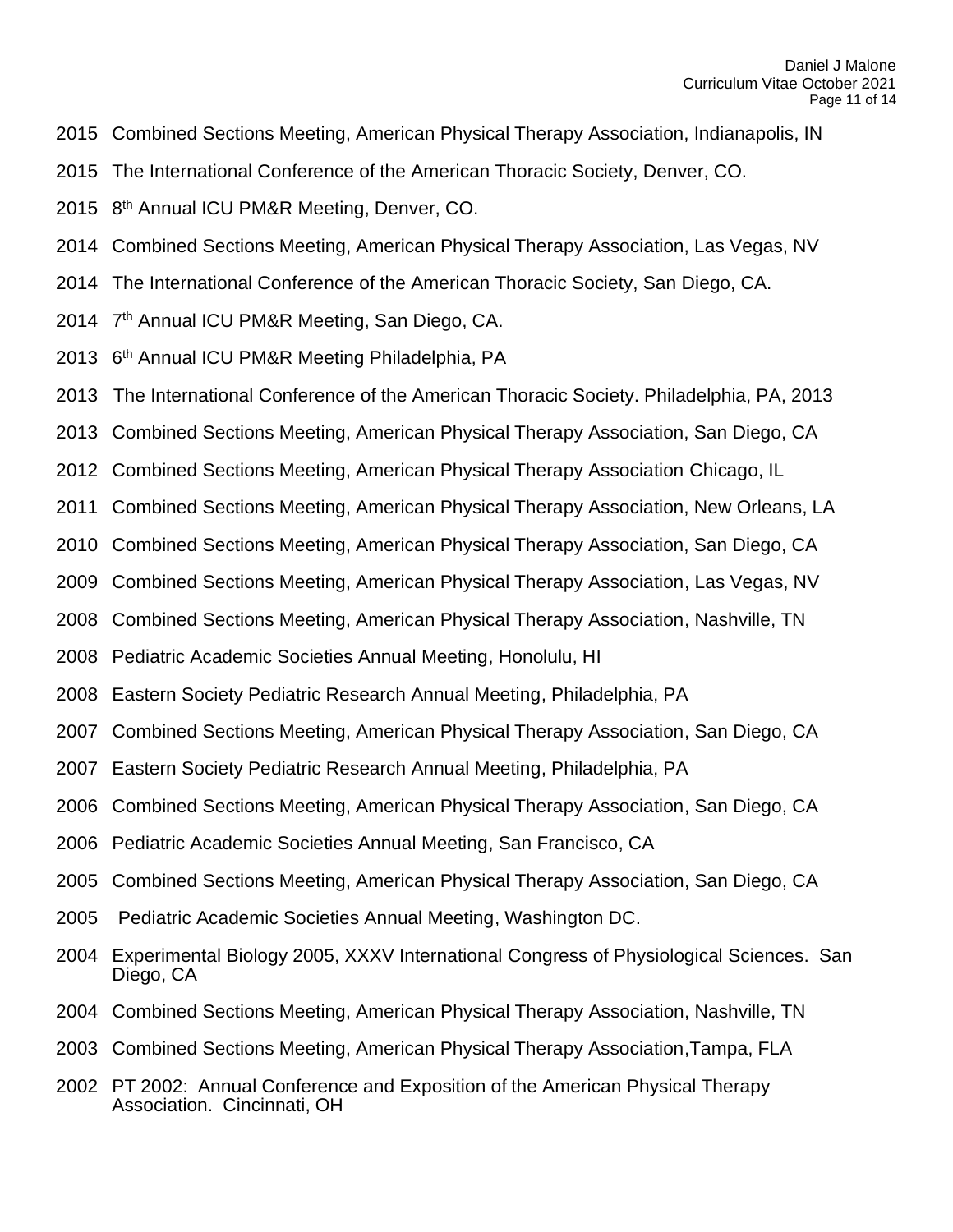- 2002 Combined Sections Meeting, American Physical Therapy Association, Boston. MA
- 2001 Combined Sections Meeting, American Physical Therapy Association, New Orleans, LA
- 2001 PT 2001: Annual Conference and Exposition of the American Physical Therapy Association. Anaheim, CA
- 2001 North American Cystic Fibrosis Foundation Annual Meeting, Orlando, FLA.
- 2000 Combined Sections Meeting, American Physical Therapy Association, New Orleans, LA
- 2000 Item Writing Workshop, Specialization Academy of Content Experts, New Orleans, LA
- 2000 PT 2000: Annual Conference and Exposition of the American Physical Therapy Association. Indianapolis, IA
- 2000 Advances in the Treatment of Cystic Fibrosis, Philadelphia, PA
- 1999 Improving Pulmonary Outcomes Across the Continuum University of Pennsylvania Health System. Philadelphia, PA
- 1999 The Research Training Institute of The Center for Excellence in Health Professions Research. Thomas Jefferson University. Philadelphia, PA
- 1998 Combined Sections Meeting, American Physical Therapy Association, Boston, MA.
- 1998 Prospective Payment, Medicare Case-Mix Under Rug III Polaris Group, King of Prussia, PA
- 1998 The Balanced Budget Act, Pennsylvania Physical Therapy Association. Philadelphia, PA
- 1997 Promoting Health and Preventing Disease. American Association of Cardiovascular and Pulmonary Rehabilitation. Dallas, TX.
- 1997 Combined Sections Meeting, American Physical Therapy Association, Dallas, TX.
- 1997 Innovative Approaches To Rehabilitation in Long Term Care Reading Area Community College. Reading, PA.
- 1996 Promoting Health and Preventing Disease. American Association of Cardiovascular and Pulmonary Rehabilitation. Baltimore. MD.
- 1996 Advanced Cardiac Life Support. American Heart Association. University of Pennsylvania Medical Center. Philadelphia, PA.
- 1995 Building on Success: A Decade of Progress. American Association of Cardiovascular and Pulmonary Rehabilitation.Minneapolis, MN.
- 1995 Lung Transplantation in Pediatrics. T. Spray M.D. Children's Hospital of Philadelphia. Philadelphia, PA.
- 1994 Advanced Cardiac Life Support. American Heart Association. University of Pennsylvania Medical Center. Philadelphia, PA.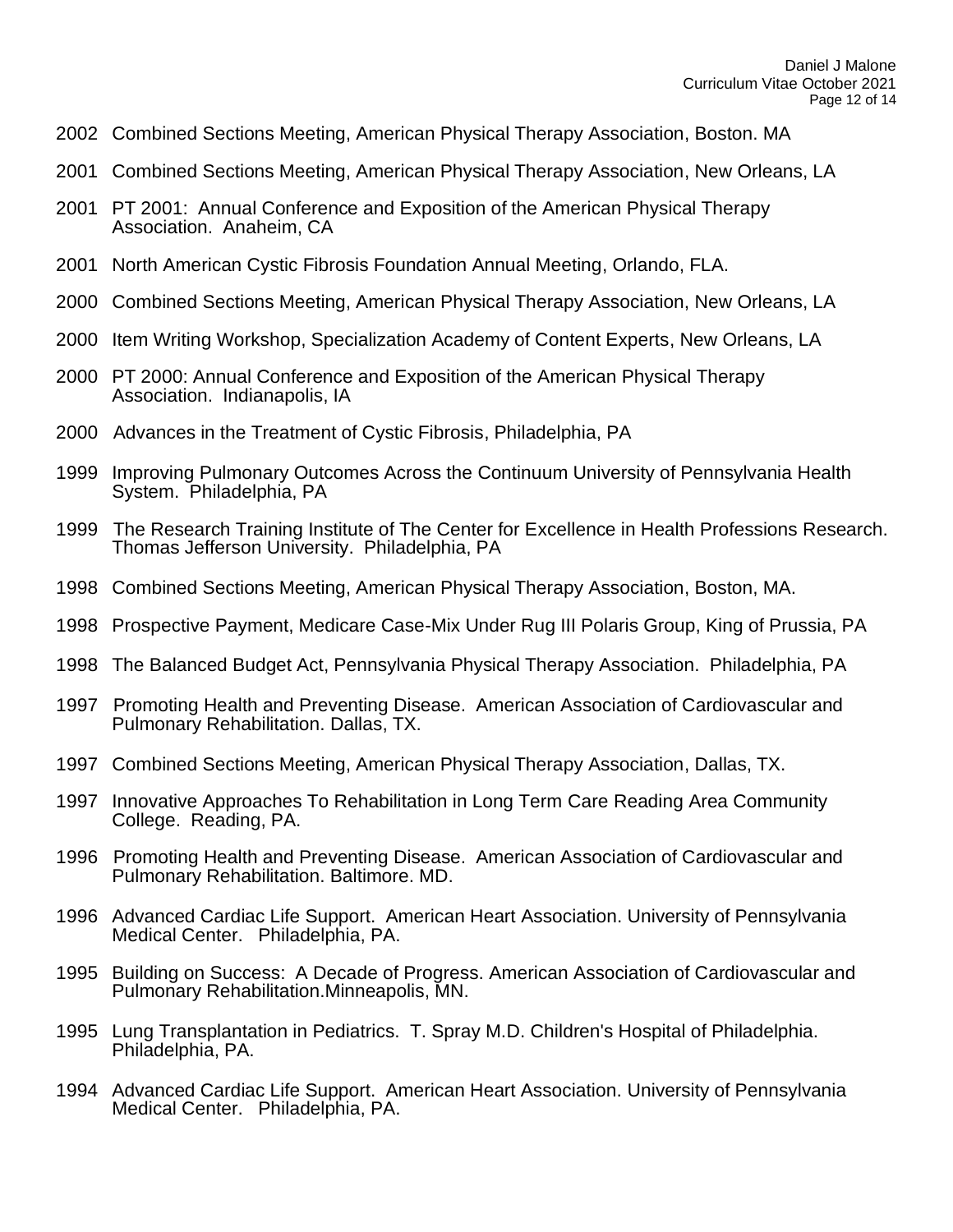- 1994 Ribs, Trunk and Breathing: An Integrated Treatment for Neurologic and Orthopedic Populations. JFK Johnson Rehabilitation Institute. Edison, NJ.
- 1994 Airway Clearance Techniques. M. Mcilwaine. Consortium for Cystic Fibrosis. Children's Hospital of Philadelphia. Philadelphia, PA.
- 1994 Pulmonary Medicine: A State of the Art Review University of Pennsylvania School of Medicine. Philadelphia, PA.
- 1994 Pulmonary Rehabilitation. Medical Center of Delaware, Center for Rehabilitation at Wilmington Hospital. Wilmington, DE.
- 1993 Diagnosis and Treatment of Cardiopulmonary Impairment in the Movement System. Beth Israel Hospital. Boston, MA.
- 1993 Critical Care Medicine: A Comprehensive Review and Update. University of Pennsylvania School of Medicine. Philadelphia, PA.
- 1993 Cardiopulmonary Transplantation: Exercise Considerations. The Presbyterian Hospital at Columbia Presbyterian Medical Center. New York, NY.
- 1993 Workshop on Pulmonary Rehabilitation Research National Center for Medical Rehabilitation Research and Division of Lung Diseases, National Heart, Lung and Blood Institute. Rockville, MD.
- 1992 Electrocardiogram Interpretation and Assessment. Nursing Continuing Education. University of Pennsylvania Medical Center. Philadelphia, PA.
- 1992 Advanced Cardiac Life Support. American Heart Association. University of Pennsylvania Medical Center. Philadelphia, PA.
- 1992 Pennsylvania Physical Therapy Association Annual Conference. Philadelphia, PA.

# Current Teaching Responsibilities in the Entry-level Physical Therapy Program (in sequence, by quarter or semester):

Summer 1 (Semester 1)

DPTR 5001: Clinical Anatomy I (6 credit): Lecturer

### Spring 1 (Semester 3)

DPTR 5301: Medical Conditions I (4 credits): Course Coordinator & Lecturer

## Fall 2 (Semester 5)

DPTR 6302: Medical Conditions II (2 credits): Course Coordinator & Lecturer

### Spring 2 (Semester 6)

DPTR 6303: Medical Conditions III (3 credits): Course Coordinator & Lecturer

## Summer 3 (Semester 7)

DPTR 7112: Acute Care Elective (1 credit): Course Coordinator & Lecturer